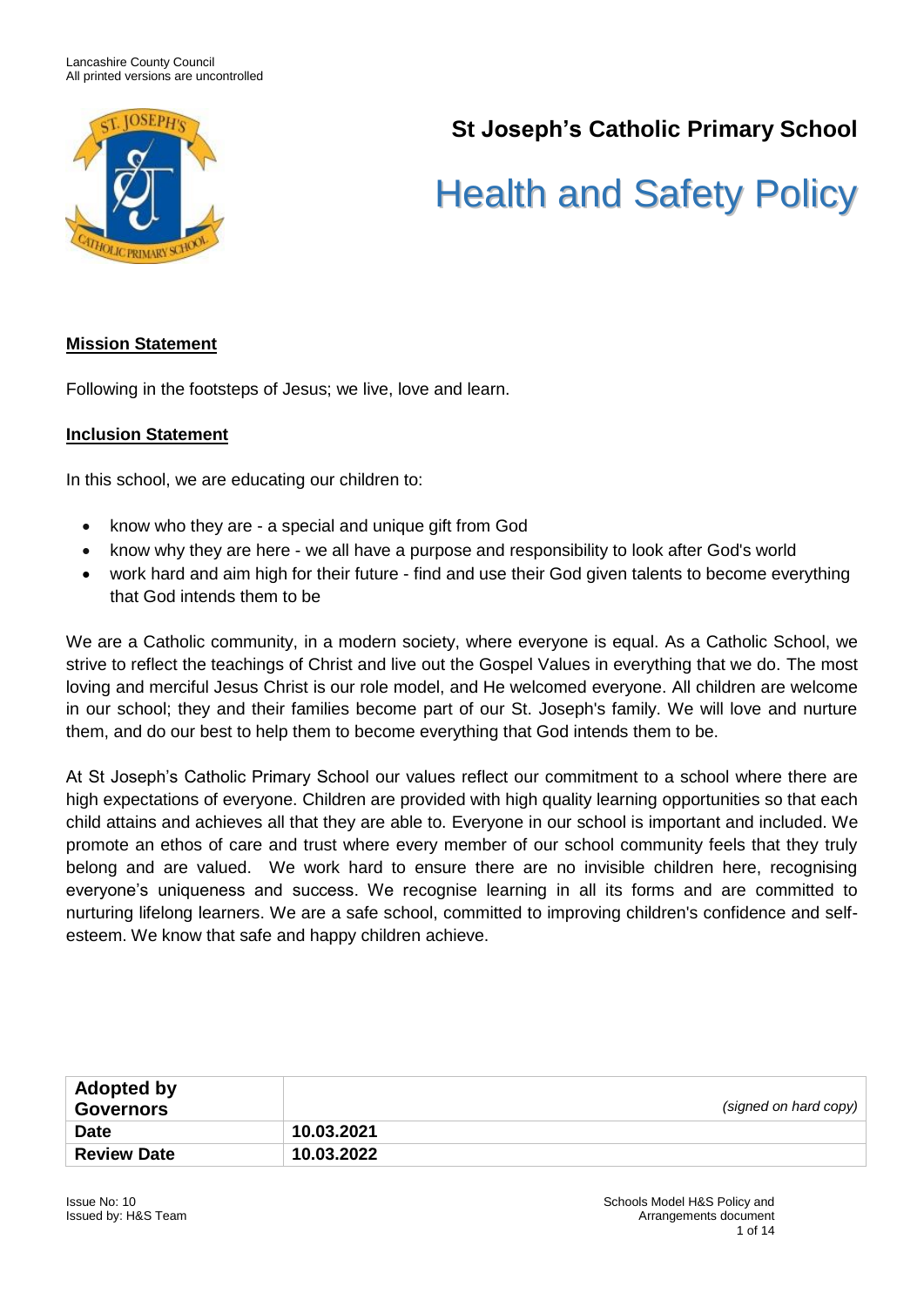# **HEALTH AND SAFETY POLICY**

#### **Incorporating the Local Health and Safety Arrangements for:**

- o **St Joseph's Catholic Primary School**
- o **Voluntary Aided**
- o **09009**
- o **Cedar Road, Chorley, PR6 0JF**

This policy is based on the requirements of the Health and Safety at Work etc Act 1974 and associated Health and Safety and other Legislation. It should be read in conjunction with the Lancashire County Council's Health and Safety Management System which is held on the School's Portal.

\*As a Foundation or Voluntary Aided School the Governing Body is the employer and is responsible for the use of the premises. The Headteacher is responsible for the implementation and management of health, safety and welfare within the school. The Governing Body and the Headteacher should work in partnership to meet these responsibilities.

As the person(s) with responsibility for the implementation and management of proper health and safety controls within the school, I/we will, as far as is reasonably practicable:

- provide adequate control of the health and safety risks arising from our work activities;
- provide and maintain safe plant and equipment;
- ensure all employees are competent to do their tasks and ensure the provision of adequate training;
- maintain safe and healthy working conditions;
- ensure safe handling and use of substances;
- review and revise this policy and arrangements as necessary at regular intervals, and, as a minimum, following each 5 yearly review by the county council;
- consult with employees on matters affecting their health and safety;
- provide information, instruction and supervision for employees;
- prevent accidents and cases of work-related ill health;
- comply with appropriate directions given by the county council on health and safety requirements;
- act in accordance with the relevant provisions in the Scheme for Financing Schools in Lancashire and the School Teachers Pay and Conditions Document".

| Signed:                           | Signed:                               |
|-----------------------------------|---------------------------------------|
|                                   |                                       |
|                                   |                                       |
|                                   | On behalf of the Governing Body       |
|                                   |                                       |
| Headteacher's name: Annie Douglas | Chair of Governors name: Andrew Vose  |
|                                   |                                       |
| Date: 18th March 2021             | Proposed Review date: 18th March 2022 |
|                                   |                                       |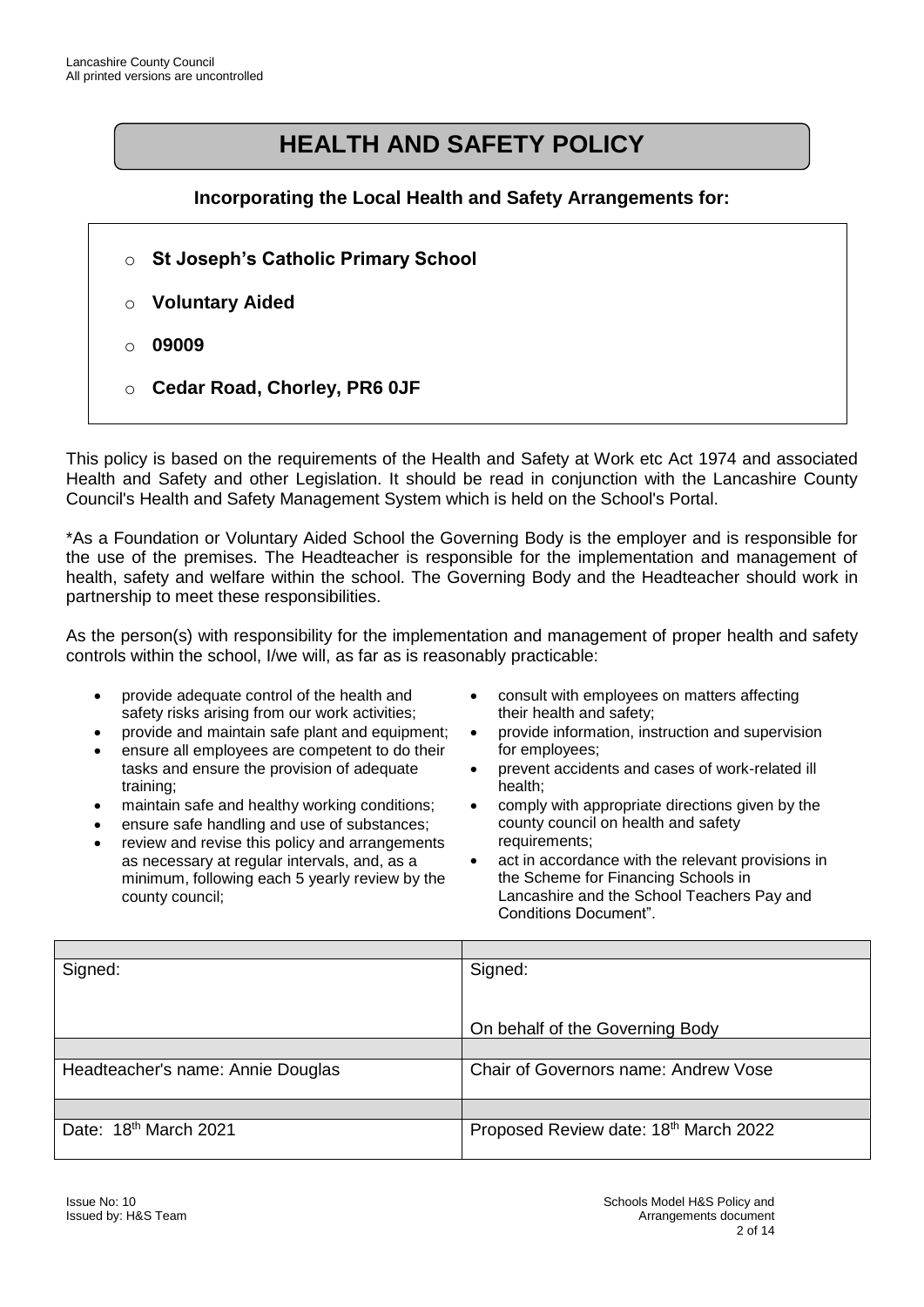## **Responsibilities**

| The responsibility for implementation and<br>management of proper health and safety<br>controls within the school is that of (e.g.<br>Headteacher):                                                                                                                                                                                                               | Annie Douglas (Headteacher)                                                                                                                                                                   |  |
|-------------------------------------------------------------------------------------------------------------------------------------------------------------------------------------------------------------------------------------------------------------------------------------------------------------------------------------------------------------------|-----------------------------------------------------------------------------------------------------------------------------------------------------------------------------------------------|--|
| The delegated member of staff with day-to-day<br>responsibility for ensuring this policy is put into<br>practice is (e.g. School Business Manager,<br>Health & Safety Co-ordinator etc):                                                                                                                                                                          | <b>Lesley Clarkson (School Business</b><br>Manager)                                                                                                                                           |  |
| To ensure health and safety standards are<br>maintained/improved, the following people have<br>responsibility in their specific areas e.g.<br>premises issues, fire safety and other<br>emergencies, out-of-hours arrangements,<br>educational visits:                                                                                                            | Annie Douglas (HT)<br><b>Lesley Clarkson (SBM)</b><br>Yvonne Heald (SS)<br>Fire Safety - Lesley Clarkson<br>Emergency Plans - Annie Douglas<br><b>Educational Visits - Lesley</b><br>Clarkson |  |
| The Health & Safety objectives for the school<br>(as identified by accident/incident investigation,<br>consultation, review of risk assessments, health<br>& safety management support and audit visits;<br>advice from the county council etc. or other<br>sources e.g. DfE, Teachers. Net, other schools,<br>the HSE) will be developed and monitored by:       | Annie Douglas (HT)<br>Lesley Clarkson (SBM)                                                                                                                                                   |  |
| The documented Health & Safety objectives and<br>any associated action plan(s) can be found:                                                                                                                                                                                                                                                                      | In the minutes of Governors<br>Meetings (reviewed at FGB on<br>$18/3/21$ ).                                                                                                                   |  |
| Note: Any actions arising from those objectives<br>should be documented e.g. as an action plan,<br>and monitored to ensure they are achieved.                                                                                                                                                                                                                     | <b>Covid Risk Assessment reviewed</b><br>with CoG on 05/03/21 and shared<br>with all staff.                                                                                                   |  |
| All employees within the school have a responsibility to:                                                                                                                                                                                                                                                                                                         |                                                                                                                                                                                               |  |
| 1. Co-operate with the Headteacher and his/her nominated representatives on all<br>matters relating to health and safety;<br>2. Not interfere with anything provided to safeguard their health and safety;<br>3. Take reasonable care of their own health and safety, and not knowingly place<br>anyone who may be affected by their work activities at risk; and |                                                                                                                                                                                               |  |

- 4. Report all health and safety concerns to an appropriate person (as detailed in this policy statement).
- 5. Adhere to the School Teachers Pay and Conditions Document which state that teachers' professional duties include maintaining good order and discipline among the pupils and safeguarding their health and safety both when they are authorised to be on the school premises and when they are engaged in authorised school activities elsewhere.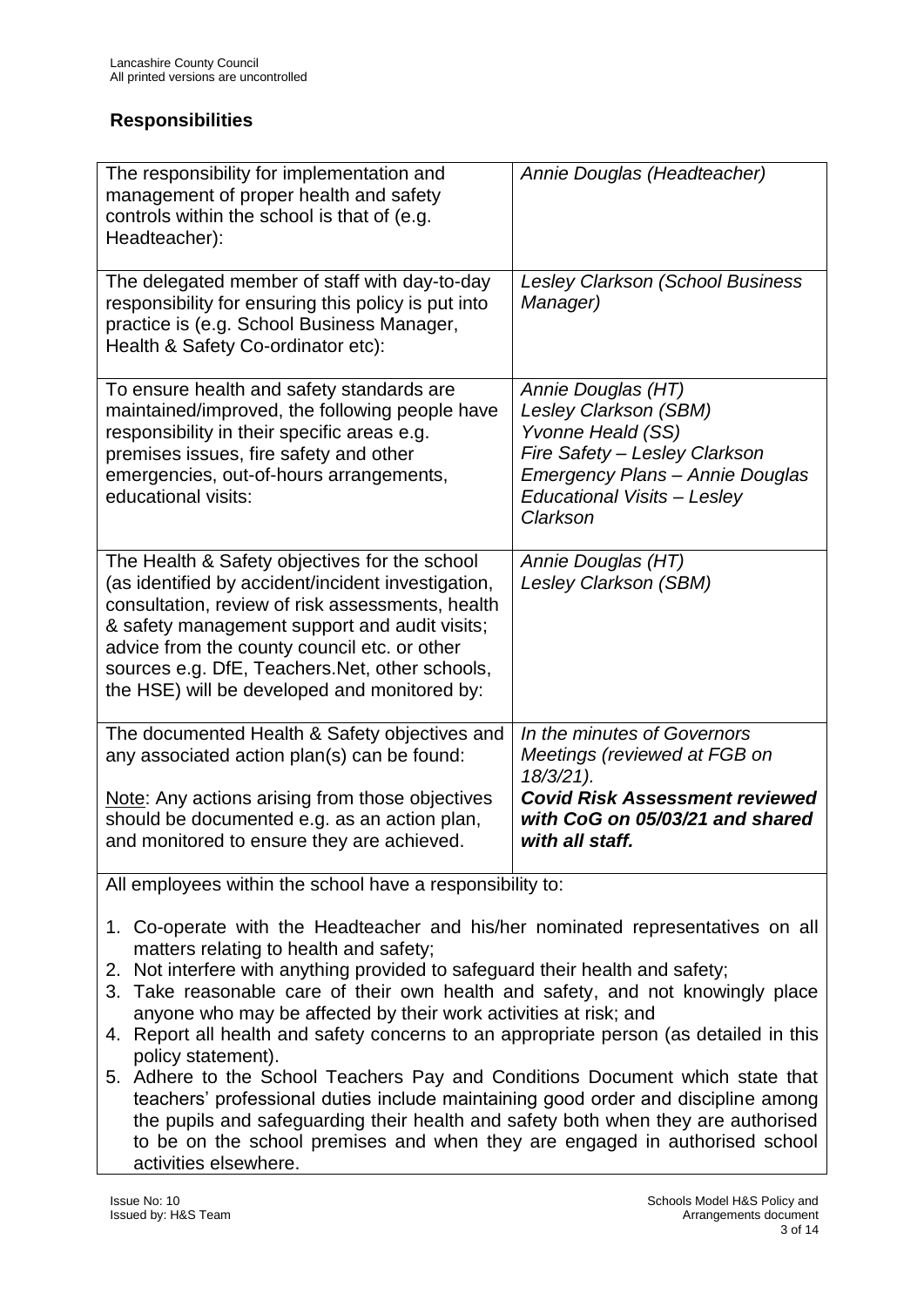# **Health and Safety Risks Arising from Work Activities**

I/we will ensure that so far as is reasonably practicable, all areas of risk are assessed and adequate control measures are put in place to ensure the health and safety of all employees, pupils, contractors, non-employees and anyone else affected by the school's activities.

| Risk assessments will be undertaken by:             | Lesley Clarkson (SBM)                                                 |
|-----------------------------------------------------|-----------------------------------------------------------------------|
| Risk assessments will be undertaken prior to the    | <b>Designated Teaching Staff</b><br>Annie Douglas (HT) in relation to |
| introduction of any new work tasks / activities     | safe working practice during the                                      |
| that pose a significant risk to health and safety.  | Covid pandemic and the wider                                          |
|                                                     | reopening of schools.                                                 |
| The significant findings of risk assessments will   | Annie Douglas (HT)                                                    |
| be reported to:                                     | Lesley Clarkson (SBM)                                                 |
|                                                     |                                                                       |
| Action required to remove/control risks will be     | Annie Douglas (HT)                                                    |
| approved by:                                        | <b>Lesley Clarkson (SBM)</b>                                          |
|                                                     |                                                                       |
| The responsibility for ensuring the action          | Annie Douglas (HT)                                                    |
| required to reduce risks is implemented is that     | Lesley Clarkson (SBM)                                                 |
| of:                                                 |                                                                       |
|                                                     |                                                                       |
| Checking that implemented actions have              | Annie Douglas (HT)                                                    |
| removed/reduced the risks is the responsibility     | Lesley Clarkson (SBM)                                                 |
| of:                                                 |                                                                       |
|                                                     |                                                                       |
| Risk Assessments will be reviewed regularly (at     | Lesley Clarkson (SBM)                                                 |
| least every 3 years for task risk assessments       | <b>Designated Teaching Staff</b>                                      |
| and the technical aspects of a fire risk            |                                                                       |
| assessment; annually for the non-technical          |                                                                       |
| aspects of a fire risk assessment and every 5       |                                                                       |
| years for COSHH assessments) or in the event        |                                                                       |
| of any significant changes. Responsibility for this |                                                                       |
| rests with:                                         |                                                                       |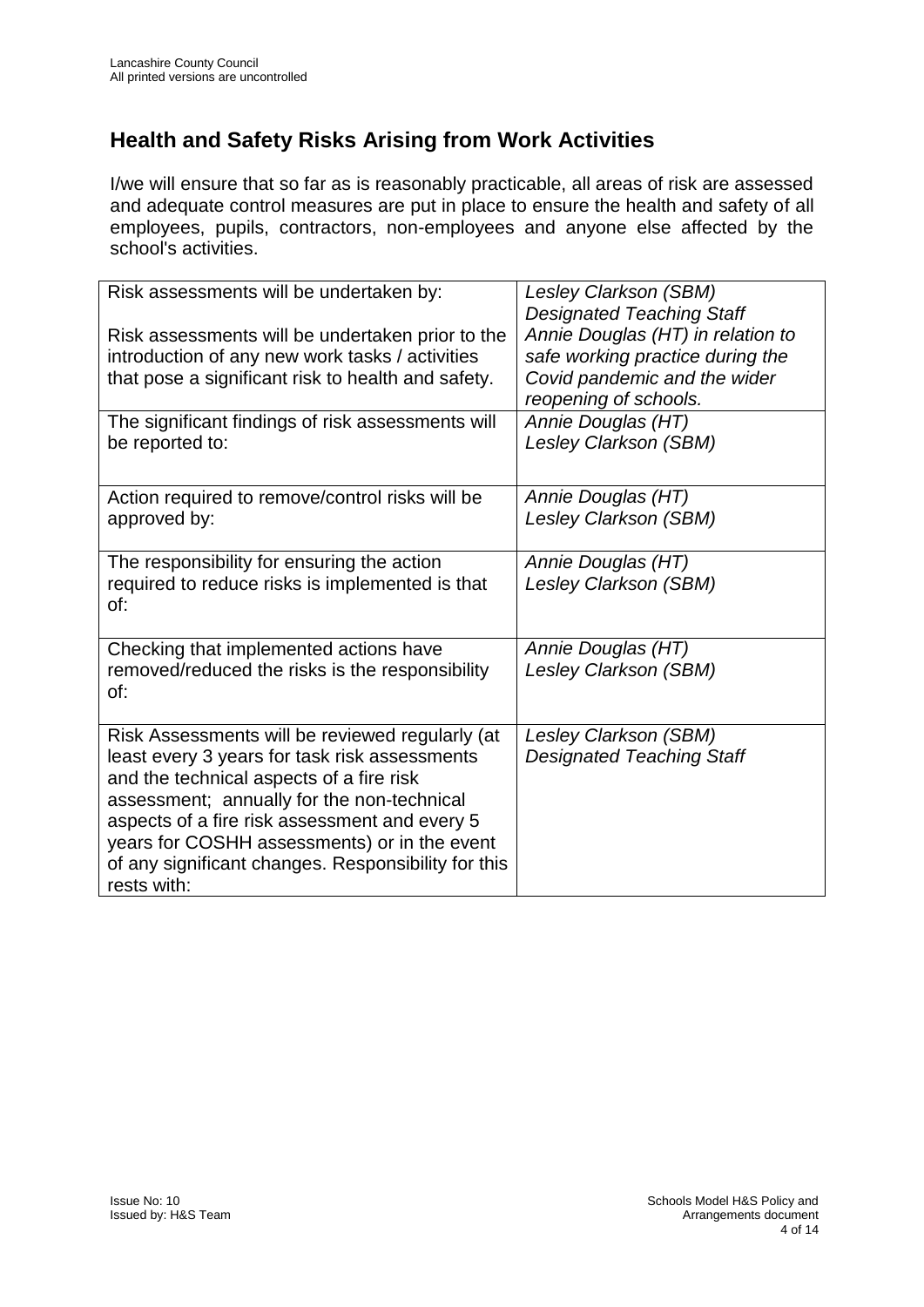# **School's Commitment**

To meet the requirements of this Policy Statement, the Headteacher/Governing Body and/or his/her/their nominated representative(s) will:

- a) draw up and implement appropriate health & safety procedures for the school;
- b) share appropriate elements of these procedures with all employees, pupils, visitors and anyone else who may be affected by them;
- c) arrange for risk assessments to be completed for all areas of work and review them on a regular basis;
- d) as part of the risk assessment process, produce safe systems of work where necessary and arrange for their implementation including any appropriate training, resourcing, auditing and monitoring;
- e) identify adequate resources for the implementation of the health and safety policy and arrangements with the school;
- f) comply with appropriate directions given by the county council on health and safety requirements; and,
- g) act in accordance with the relevant provisions in the Scheme for Financing Schools in Lancashire and the School Teachers Pay and Conditions Document.

The school will, upon request, make available for general inspection specific, procedures and documentation and will regularly review its arrangements in respect of the applicable topics and activities listed in the table at the end of this Policy document.

## **Consultation with employees**

The school recognises and accepts its duty to consult with employees and will do so via a union-appointed safety representative and/or through elected employee representatives where union appointed representatives are not available.

| Employee representative(s) for the school are: | Bernadette Murphy (SENDCo)                                                                                                                                                       |
|------------------------------------------------|----------------------------------------------------------------------------------------------------------------------------------------------------------------------------------|
| Consultation with employees is provided via:   | Individual Staff Appraisal meetings.<br><b>Termly Pupil Progress Meetings</b><br>Weekly meetings for Teaching and<br>Non-teaching staff<br><b>Welfare Staff meetings monthly</b> |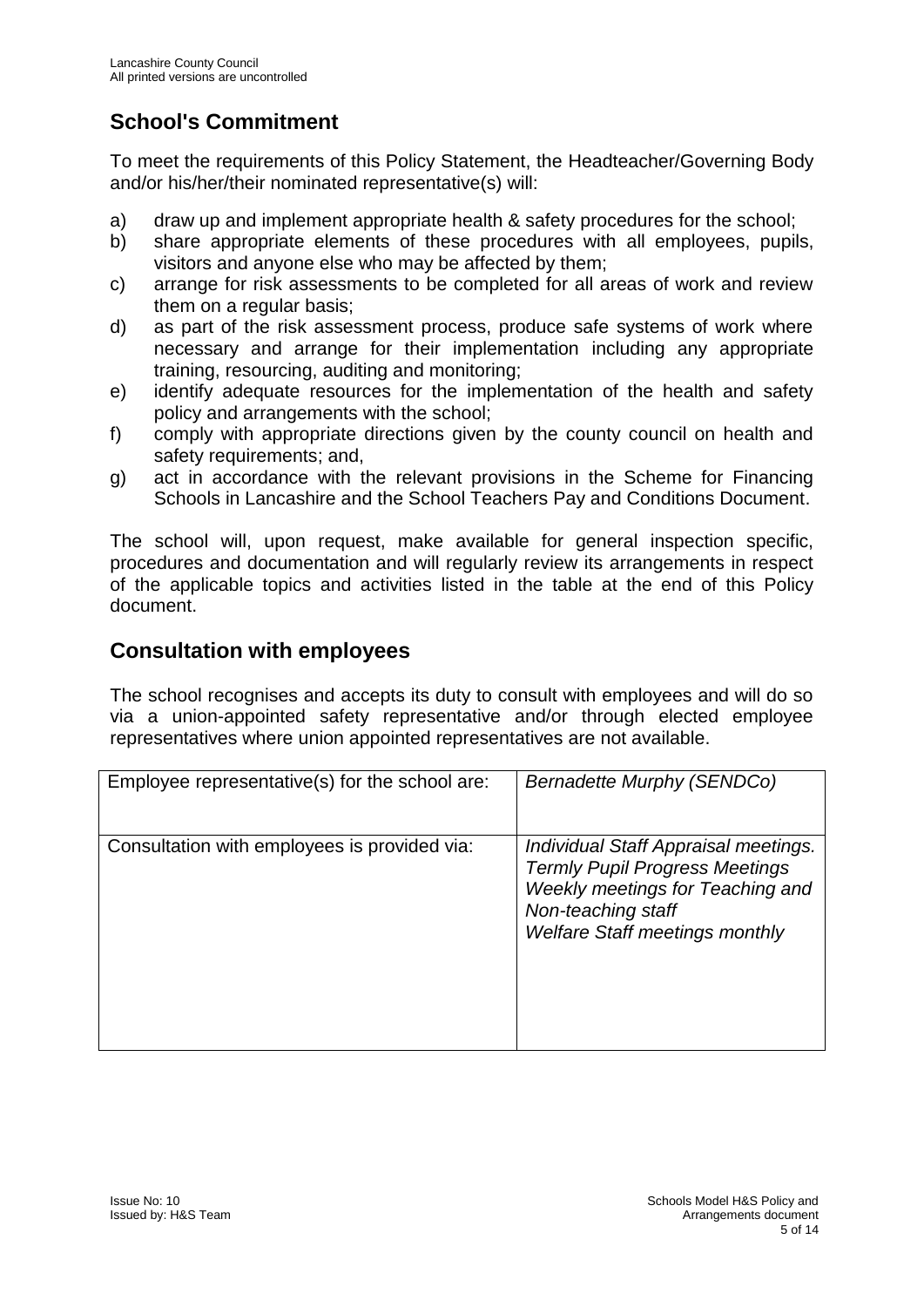#### **Safety Representatives**

The school recognises and accepts that safety representatives must be given the paid time necessary to carry out their functions, and paid time as is necessary to undergo training in those functions, as is reasonable in the circumstances.

Safety Representatives functions are to:

- Investigate potential hazards and dangerous occurrences at the workplace, and complaints by employees relating to health, safety and welfare at work, and examine the causes of workplace accidents;
- Make representations to the Headteacher/Governing Body on the above investigations, and on general matters affecting the health and safety of the employees they represent;
- Inspect the workplace;
- Represent employees in dealings with health and safety inspectors;
- Attend health and safety committee meetings.

## **Safe Plant and Equipment**

The school will ensure that all plant and equipment that requires maintenance is identified, that maintenance is carried out and that new or second-hand plant and equipment meets any required health and safety standards before it is purchased.

| Responsible person(s) for identifying all<br>equipment/plant needing maintenance:                                              | <b>Lesley Clarkson SBM</b> |
|--------------------------------------------------------------------------------------------------------------------------------|----------------------------|
| Responsible person(s) for ensuring effective<br>maintenance procedures are drawn up:                                           | <b>Lesley Clarkson SBM</b> |
| Responsible person(s) for ensuring that all<br>identified maintenance is carried out:                                          | <b>Lesley Clarkson SBM</b> |
| Any problems found with equipment should be<br>reported to:                                                                    | <b>Lesley Clarkson SBM</b> |
| Responsible person(s) to check that new<br>equipment meets any required health and safety<br>standards before it is purchased: | <b>Lesley Clarkson SBM</b> |

## **Information, Instruction and Supervision**

| The Health and Safety Law poster is displayed<br>at:                                        | <b>Staff Room</b> |
|---------------------------------------------------------------------------------------------|-------------------|
| Note: It is a legal requirement to display the<br>Health & Safety Law Poster in a prominent |                   |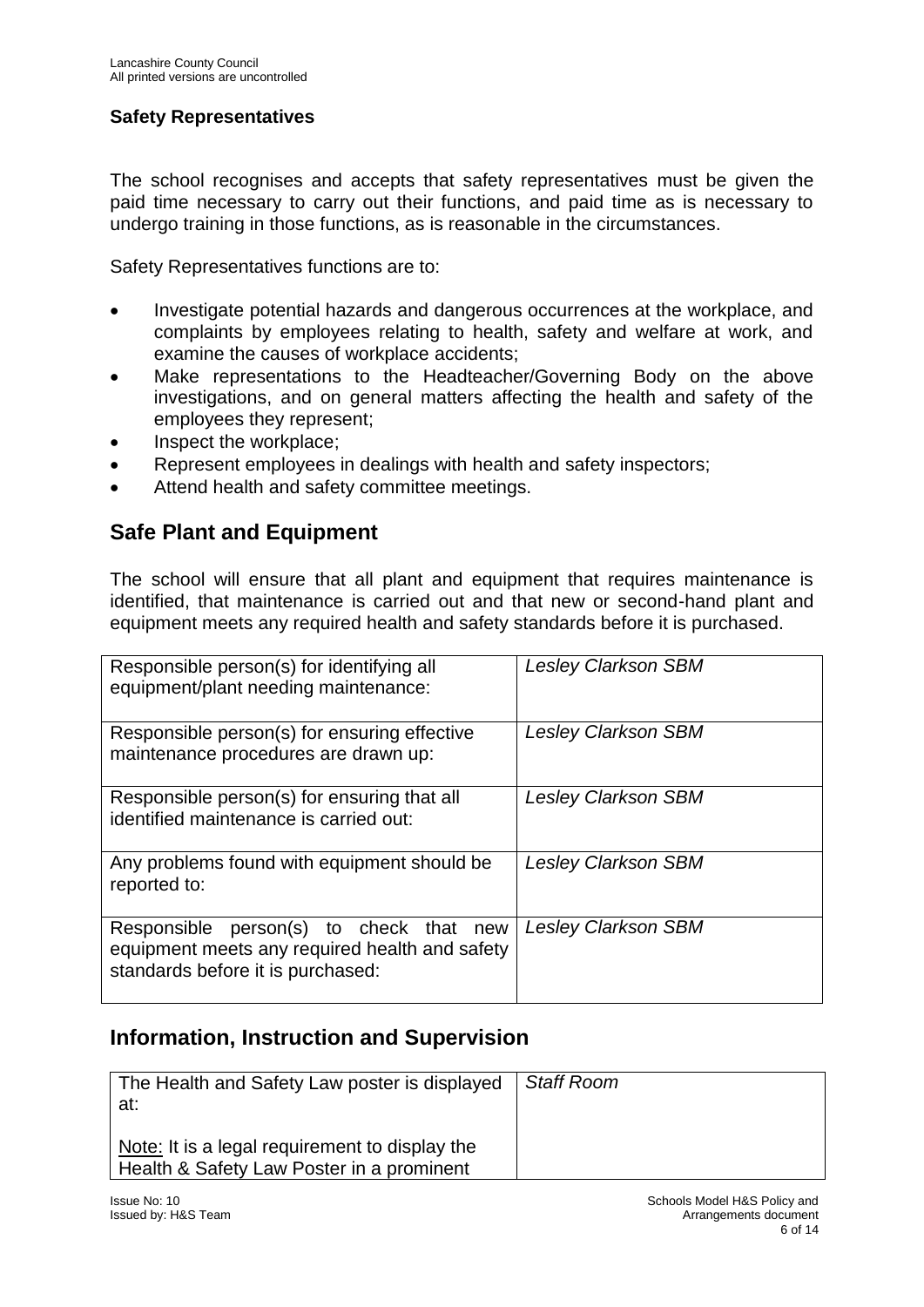| All printed versions are uncontrolled           |                                      |
|-------------------------------------------------|--------------------------------------|
| position in each workplace e.g. in the school's |                                      |
| Reception area, or to give employees a copy of  |                                      |
| the Health & Safety Law leaflet.                |                                      |
| Health and safety advice is available from:     | Annie Douglas (Ht)                   |
|                                                 | Lesley Clarkson (SBM)                |
|                                                 | <b>Health &amp; Safety Team</b>      |
| Induction, supervision of trainees/work         | Annie Douglas (HT)                   |
| placements etc. will be arranged/ undertaken /  | <b>Designated Teaching Staff</b>     |
| monitored by:                                   |                                      |
|                                                 |                                      |
| Health & Safety in shared premises (i.e. Little | Lesley Clarkson will ensure that     |
| Rascals BASC) is managed by:                    | any employees working at             |
|                                                 | locations under the control of other |
|                                                 | employers are provided with          |
|                                                 | relevant information to ensure their |
|                                                 | health and safety.                   |
|                                                 |                                      |

# **Competency for Tasks and Training**

The school has arrangements in place to ensure that all new employees are provided with appropriate health and safety induction training when they start work. This will cover basics such as first aid and fire safety. Specific on the job and job specific health and safety training will also be provided if needed to achieve the required competency. Training provision will include regular refresher training where appropriate. Write down your arrangements for training here including arrangements for record keeping.

| Induction training will be provided for all<br>employees by: | Annie Douglas (HT)<br>Nick Roden (DHT)                                                                                                                                                                                                                                                                                                                                                                         |
|--------------------------------------------------------------|----------------------------------------------------------------------------------------------------------------------------------------------------------------------------------------------------------------------------------------------------------------------------------------------------------------------------------------------------------------------------------------------------------------|
| Job specific training will be provided by:                   | Annie Douglas (HT)                                                                                                                                                                                                                                                                                                                                                                                             |
| Jobs requiring specific health & safety training<br>are:     | Asbestos Inspection & Awareness<br>- H&S Team & on the job training<br>Legionella & Water Monitoring-<br>H&S Team & on the job training<br>COSHH - H&S Team & on the job<br>training<br>Management of Contractors - H&S<br>eLearning & on-the-job training<br>DSE-H&S eLearning<br>Working at Height - H&S<br>eLearning & on-the-job training<br>Manual Handling of people - H&S<br>Team & on-the-job training |
| Training records are kept at/by:                             | <b>School Main Office</b>                                                                                                                                                                                                                                                                                                                                                                                      |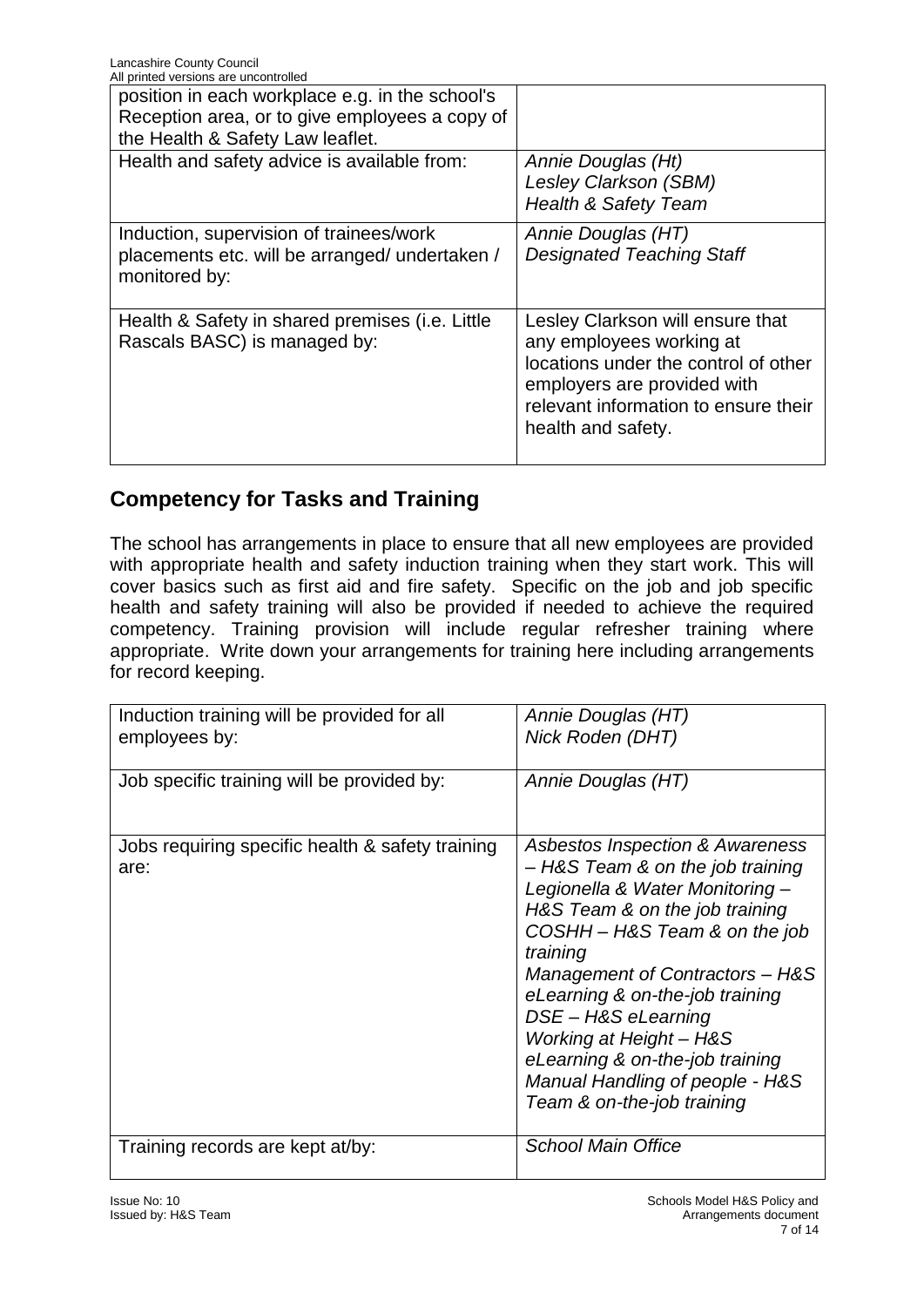# **Accidents, First Aid and Work-related Ill Health**

The school acknowledges the legal requirement to:

- Ensure that there is a recognised system in place to deal with the reporting, recording and investigation of incidents and accidents;
- Ensure that there is a recognised system in place for reporting work related injuries, diseases and dangerous occurrences under the RIDDOR Regulations;
- Provide appropriate first aid arrangements for employees and anyone attending the premises that may be affected by the school's activities;
- Provide health surveillance for any employees who may be **at risk** of ill-health as a direct result of work activities, and has made appropriate arrangements to deal with this issue.

| The first aid box(es) is/are available:                                                              | <b>Infant Corridor</b><br><b>Junior Entrance Corridor</b><br><b>Staff Room</b><br><b>Mobile</b><br>-welfare staff at lunchtimes<br>-school trips<br><b>Emergency inhalers and epipens</b><br>are in the infant corridor and junior<br>entrance corridor                                                     |
|------------------------------------------------------------------------------------------------------|-------------------------------------------------------------------------------------------------------------------------------------------------------------------------------------------------------------------------------------------------------------------------------------------------------------|
| The first aider(s) and appointed person(s)<br>is/are:                                                | Paediatric:<br><b>Catherine Allton</b><br><b>Susan Sharrock</b><br>Carol Broomhead<br><b>Pauline Hopkins</b><br>Debra Cribb<br><b>Marion Heneghan</b><br>Juliet Taylor<br><b>FAAW:</b><br>Sam Crane<br><b>Denise Kelly</b><br><b>Christine McCracken</b><br>Rosie Bishop<br>Angela Stevens<br>Joanne Stacey |
| All accidents and cases of work-related ill<br>health are to be reported to:                         | Annie Douglas (HT)<br><b>Lesley Clarkson (SBM)</b>                                                                                                                                                                                                                                                          |
| *Health surveillance is not required for<br>employees doing the following jobs within the<br>school: | <b>Individual Covid Risk</b><br>Assessments undertaken for<br>welfare staff, TA and teachers with<br>underlying health issues or                                                                                                                                                                            |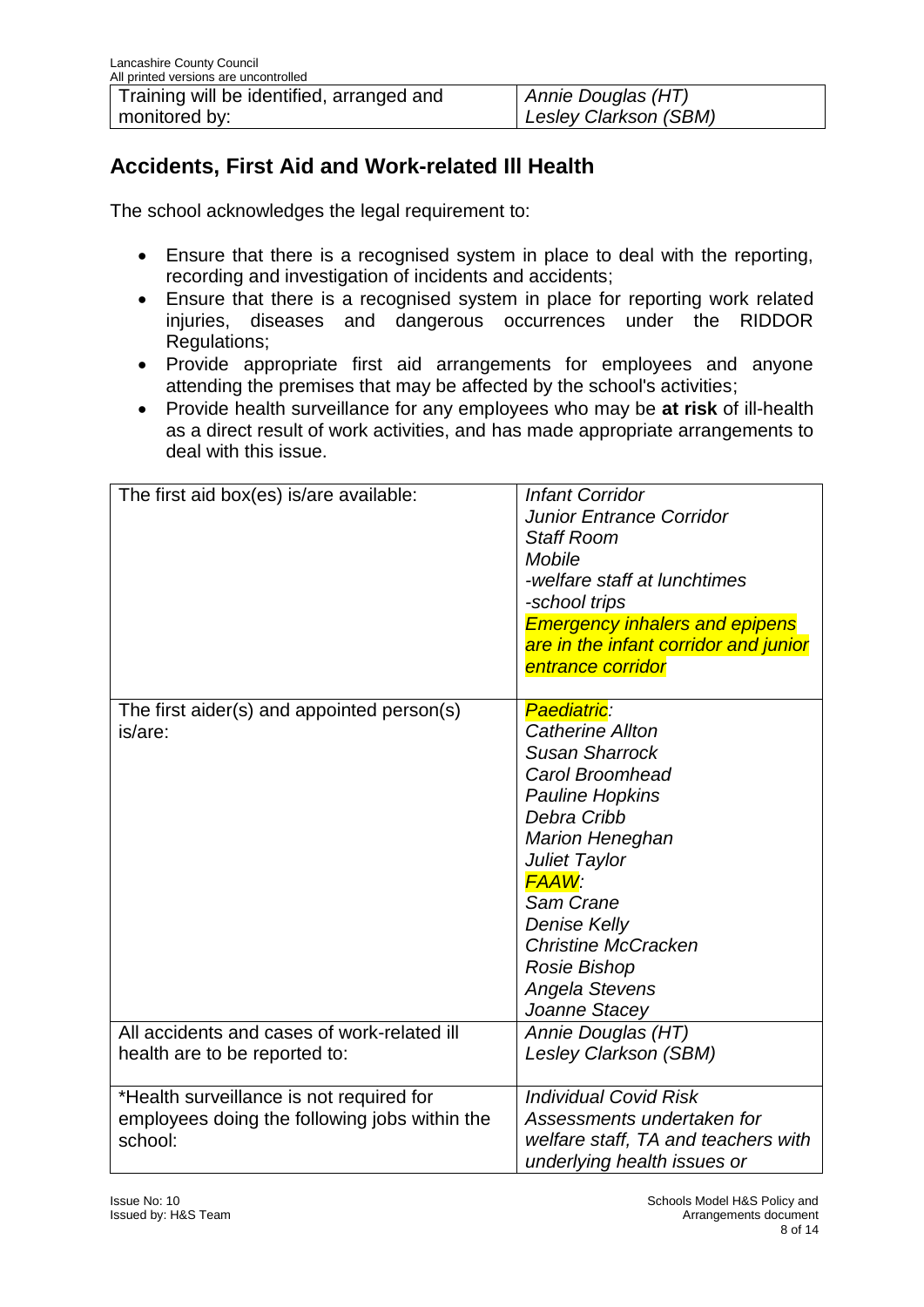|                                                 | specific medical conditions with<br>shielding guidance. |
|-------------------------------------------------|---------------------------------------------------------|
| Health surveillance will be arranged by:        | Annie Douglas (HT)                                      |
| Health surveillance/records will be kept by/at: | Individual staff files                                  |

## **Performance Monitoring**

The school acknowledges its requirement to monitor the health and safety of employees and anyone who may be affected by its work activities and has appropriate arrangements in place to fulfil this requirement and to keep records.

| To check our working conditions and ensure<br>our safe working practices are being followed, | Lesley Clarkson (SBM)<br>Andrew Vose (CoG) |
|----------------------------------------------------------------------------------------------|--------------------------------------------|
| we will:                                                                                     |                                            |
| Conduct workplace inspections. These are<br>carried out by:                                  |                                            |
| Review all risk assessments regularly (at least                                              | See Section: Health and Safety             |
| every 3 years for task risk assessments and                                                  | <b>Risks Arising from Work Activities</b>  |
| the technical aspects of a fire risk assessment;                                             | for responsibility details                 |
| annually for the non-technical aspects of a fire                                             |                                            |
| risk assessment and every 5 years for COSHH                                                  | <b>Covid Risk Assessment is under</b>      |
| assessments) or in the event of any significant                                              | constant review by HT and CoG              |
| changes.                                                                                     |                                            |
| Responsible person(s) for investigating                                                      | Annie Douglas (HT)                         |
| accidents - e.g. road traffic accidents, slips,                                              |                                            |
| trips and/or falls accidents etc. before                                                     |                                            |
| requesting assistance from the Health, Safety                                                |                                            |
| and Quality Team if necessary:                                                               |                                            |
| Responsible person(s) for investigating work-                                                | Annie Douglas (HT)                         |
| related causes of sickness absences:                                                         |                                            |
|                                                                                              |                                            |
| Responsible person(s) for acting on                                                          | Annie Douglas (HT)                         |
| investigation findings to prevent recurrences:                                               |                                            |
|                                                                                              |                                            |
| Responsible person(s) for the monitoring of                                                  | Annie Douglas (HT)                         |
| any trends in accidents, incidents and sickness                                              | <b>Lesley Clarkson (SBM)</b>               |
| absence:                                                                                     |                                            |
|                                                                                              |                                            |

# **Emergency Procedures - Fire and Evacuation**

The school acknowledges its responsibility for ensuring that appropriate emergency procedures are in place and that these are communicated to all concerned, including other users of the premises, and monitored on a regular basis.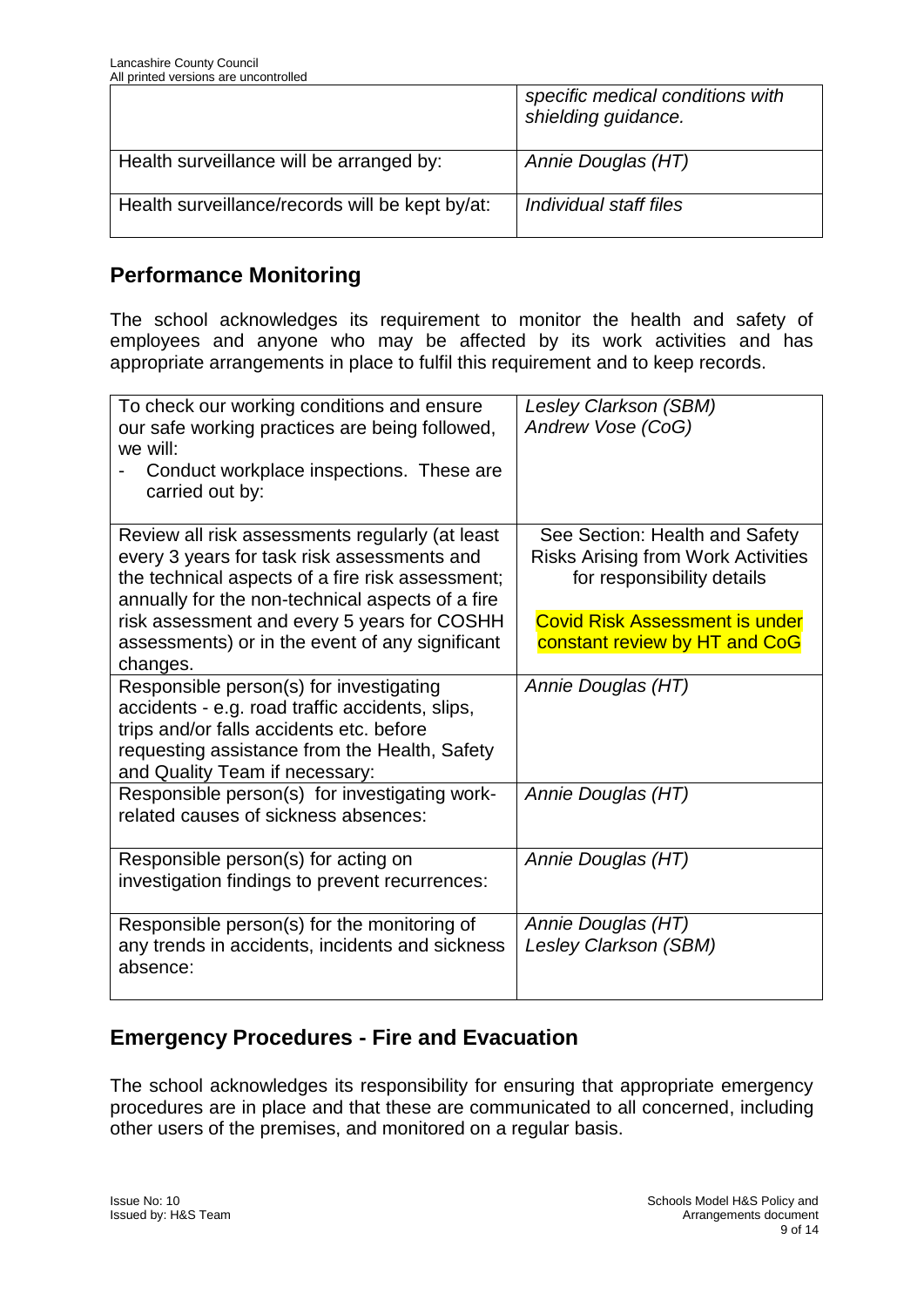| All printed versions are uncontrolled                                                                                                            |                                                                    |
|--------------------------------------------------------------------------------------------------------------------------------------------------|--------------------------------------------------------------------|
| Responsibility for ensuring the fire risk<br>assessment is undertaken and implemented<br>rests with:                                             | Lesley Clarkson (SBM)                                              |
| Escape routes are checked by/every:                                                                                                              | Yvonne Heald<br>Site Supervisor - Daily                            |
| Fire extinguishers are maintained and checked<br>by/every:                                                                                       | <b>Pennine Fire and Safety (DBE</b><br>Services) Annually - 2/2/21 |
| Alarms are tested by/every:                                                                                                                      | Yvonne Heald<br>Site Supervisor - Weekly                           |
| The emergency evacuation procedure is tested<br>by/every:                                                                                        | <b>Lesley Clarkson</b><br><b>SBM - Termly</b>                      |
| Responsibility for ensuring arrangements are<br>in place to deal with other emergency<br>situations e.g. bomb threat, flood, etc. rests<br>with: | <b>Lesley Clarkson SBM</b>                                         |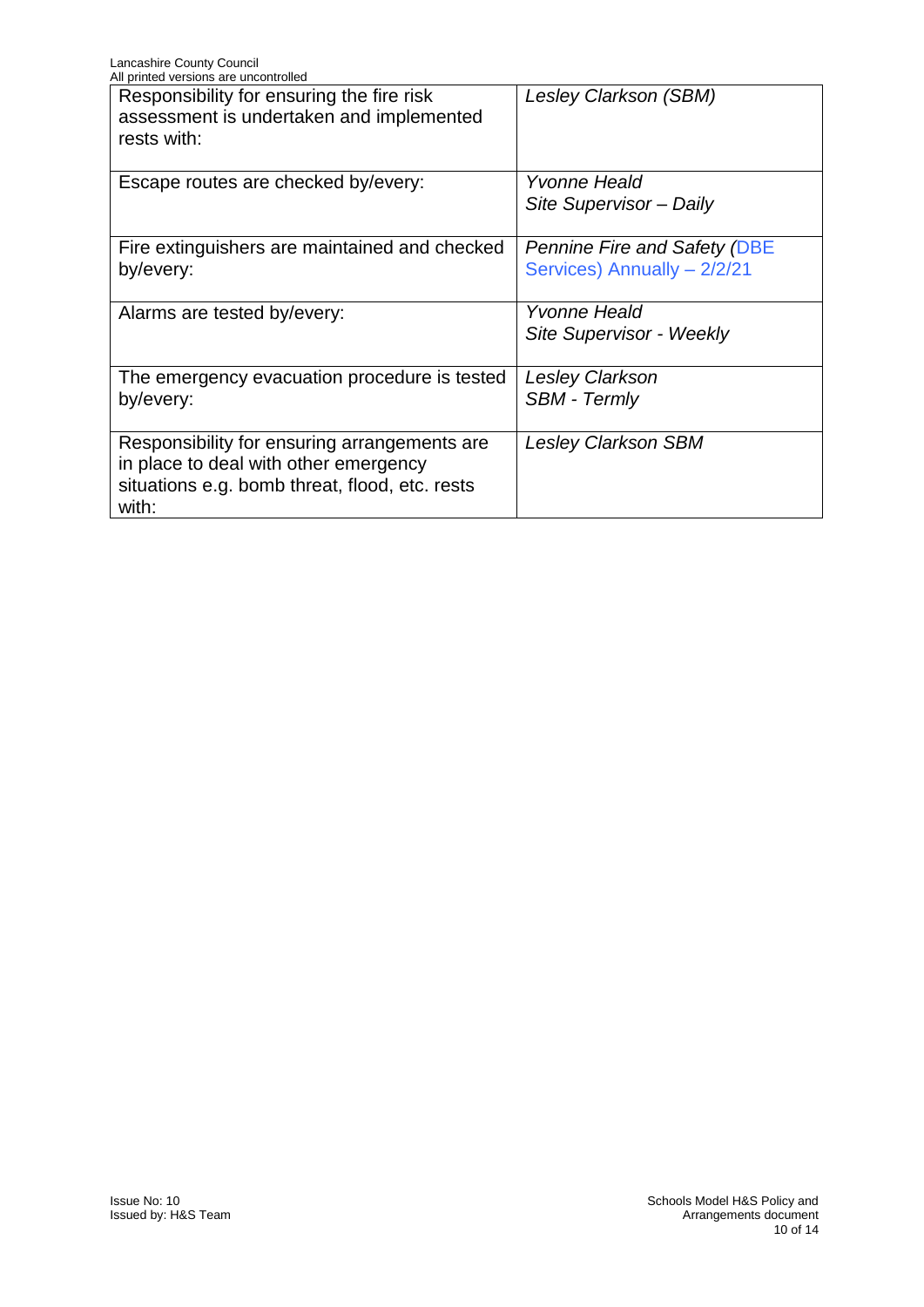## **Table of Occupational Health & Safety Topics/Activities that apply**

| <b>Occupational Health &amp; Safety Topic/Activity</b>                       | Applicable $(\sqrt{})$ | Details of where information about the       |
|------------------------------------------------------------------------------|------------------------|----------------------------------------------|
| (This is not a comprehensive list. Please add any further topics/activities  |                        | school's arrangements can be found           |
| relevant to the school).                                                     |                        |                                              |
| Information and Guidance is available on the web site, link below:           |                        |                                              |
| Health, Safety & Quality web site                                            |                        |                                              |
| Accident Reporting, Recording and Investigation                              |                        | LCC - H&S website                            |
| Asbestos Management Plan                                                     |                        | <b>DBE Services</b>                          |
| Bodily Fluids (urine; blood; faeces; vomit) & Biological Agents              |                        | <b>Specific Risk Assessment</b>              |
| Cleaning/caretaking tasks                                                    |                        | Churchill                                    |
| Control of contractors                                                       |                        | Contractors File - Main office               |
| Control of Substances Hazardous to Health (COSHH)                            |                        | <b>Churchill and Risk Assessments</b>        |
| Disability access (health & safety implications)                             |                        | <b>Risk Assessments/Accessibility Policy</b> |
| Display Screen Equipment and Eye Tests                                       |                        | LCC - Health and Safety                      |
| Driving at Work                                                              |                        | N/A                                          |
| Electrical Safety e.g. installations, PAT tests, visual checks, local policy |                        | <b>DBE Services</b>                          |
| on bringing electrical items into school etc.                                |                        |                                              |
| Emergency Procedures other than Fire e.g. flood, services failure            |                        | School Emergency Plan                        |
| Extended school and community use                                            |                        | Lettings Policy                              |
| <b>Fire Safety</b>                                                           |                        | Fire risk assessment                         |
| <b>First Aid</b>                                                             |                        | Appointed first aiders                       |
| Gas safety e.g. installations, servicing, tests, visual checks, local policy |                        | <b>DBE Services</b>                          |
| on use of gas items in school etc.                                           |                        |                                              |
| Health & Safety Induction (checklist available on web site)                  |                        | <b>LCC Health and Safety website</b>         |
| Infection Control including needles and needle stick injuries                |                        | Plastic lidded box for storage of Epipen     |
| Lettings to non-school groups                                                |                        | Lettings Policy                              |
| <b>Manual Handling</b>                                                       |                        | <b>Risk Assessments</b>                      |
| <b>Minibuses</b>                                                             |                        |                                              |
| Mobile phones (the use of)                                                   | N                      | Induction                                    |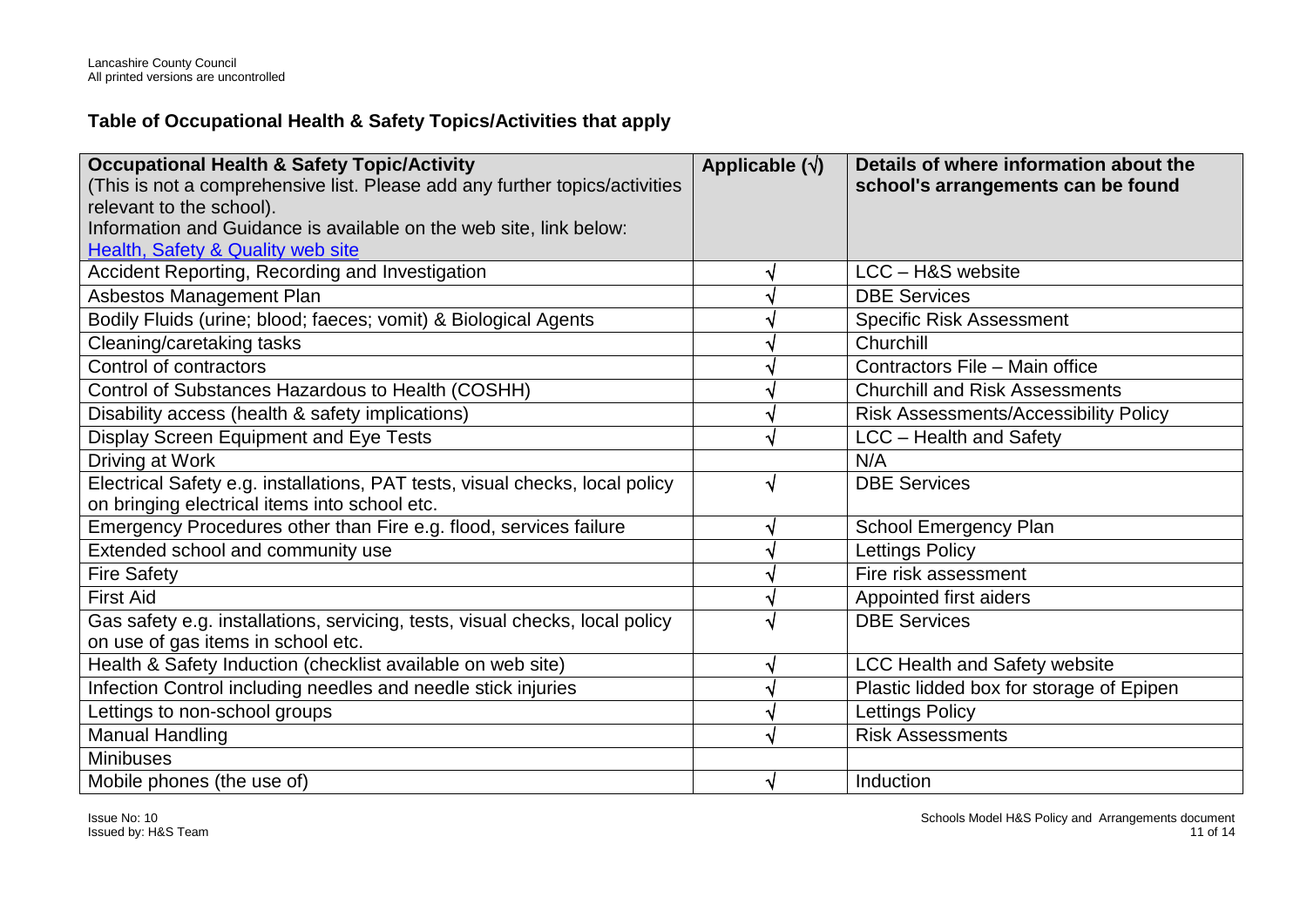| <b>Occupational Health &amp; Safety Topic/Activity</b>                      | Applicable $(\sqrt{})$ | Details of where information about the             |
|-----------------------------------------------------------------------------|------------------------|----------------------------------------------------|
| (This is not a comprehensive list. Please add any further topics/activities |                        | school's arrangements can be found                 |
| relevant to the school).                                                    |                        |                                                    |
| Information and Guidance is available on the web site, link below:          |                        |                                                    |
| Health, Safety & Quality web site                                           |                        |                                                    |
| Personal safety including lone working and violence and aggression          | V                      | <b>Risk Assessments, Induction, Staff Handbook</b> |
| Play Equipment installations inspections                                    |                        | <b>DBE Services</b>                                |
| Playgrounds and external areas                                              | √                      | Daily Inspections                                  |
| Ponds and Water features                                                    |                        |                                                    |
| Premises Management (see Premises Management Guidance &                     | √                      | <b>LCC H&amp;S website/DBE Services</b>            |
| Records on Health & Safety web site)                                        |                        |                                                    |
| Pupil moving and handling (special needs)                                   | V                      | <b>Risk Assessments</b>                            |
| Pregnant employees and nursing mothers                                      | $\sqrt{ }$             | Individual Risk Assessments including safer        |
|                                                                             |                        | working during Covid-19                            |
| Reporting of health & safety concerns/faults                                |                        | School Office - Premises Faults book               |
| Severe Weather including winter gritting                                    |                        | Site Supervisor - School Grounds Only              |
| Shared use of buildings                                                     |                        | <b>Lettings Policy</b>                             |
| Sharps e.g. broken glass either in school building or external grounds      |                        | <b>Risk Assessment</b>                             |
| <b>Stress</b>                                                               |                        | Risk Assessment. Occupational Health.              |
| Swimming pools                                                              |                        | <b>Offsite Risk Assessment</b>                     |
| Transport Safety/Vehicle Movement - arrangements for vehicle                |                        | <b>Risk Assessment.</b>                            |
| movement, car parking and vehicle/pedestrian segregation on site            |                        |                                                    |
| Visitor and volunteers safety                                               | $\sqrt{ }$             | Induction. Staff Handbook. Risk Assessment.        |
|                                                                             |                        | Sign in/out.                                       |
| Waste storage and disposal                                                  | $\sqrt{}$              | Full contracts in place for all waste. Waste       |
|                                                                             |                        | storage away from school buildings.                |
| Water hygiene (Legionella, lead etc.) - a Legionella Risk Assessment        | √                      | Legionella Risk Assessment and DBE                 |
| should be in place as part of your premises management arrangements         |                        |                                                    |
| Work equipment and machinery                                                | V                      | <b>Risk Assessment and manufacturers</b>           |
|                                                                             |                        | instructions.                                      |
| Working at height - ladders, access equipment etc.                          | √                      | Risk Assessment - Ladder inspections               |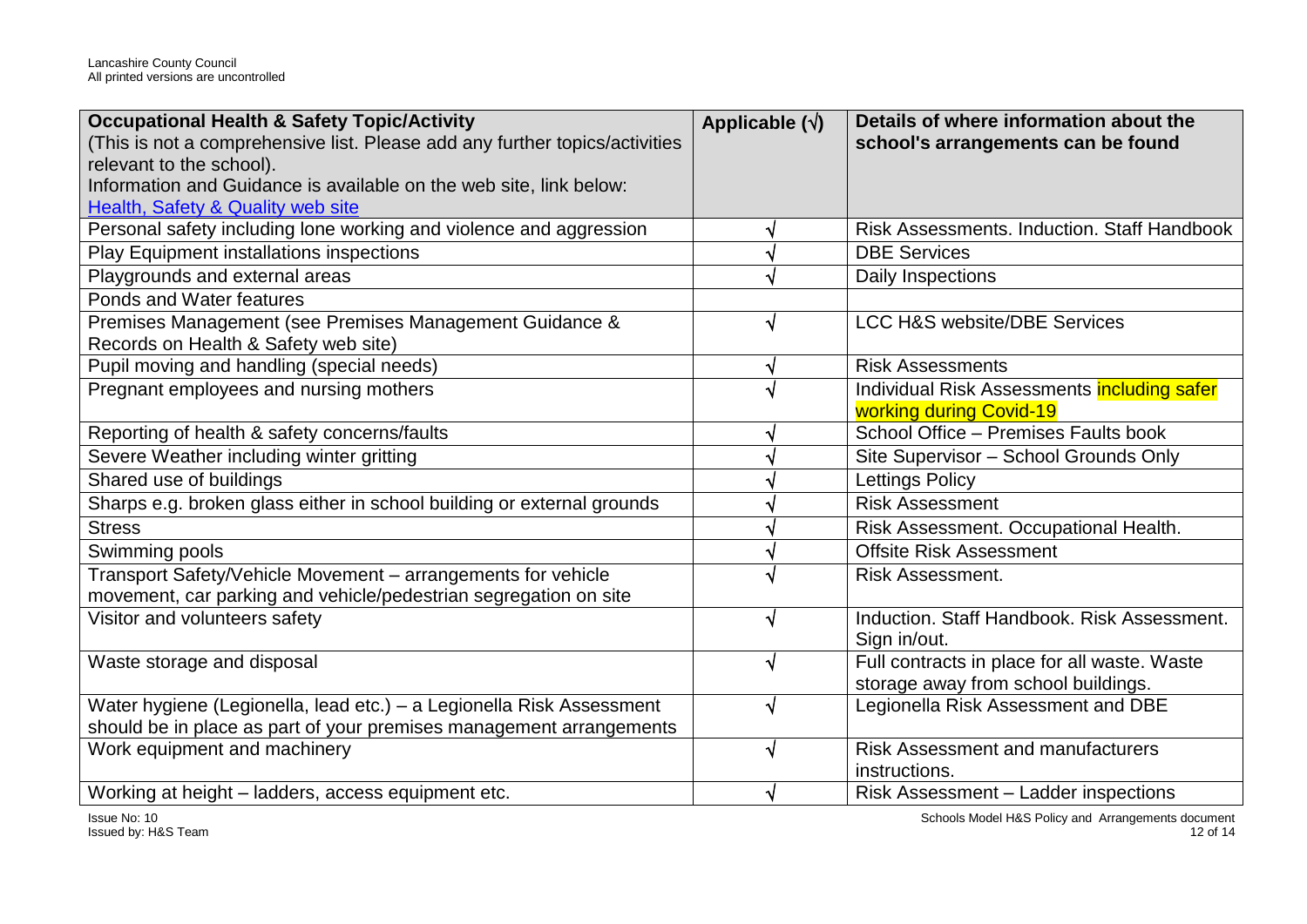| <b>Occupational Health &amp; Safety Topic/Activity</b>                      | Applicable $(\sqrt{})$ | Details of where information about the |
|-----------------------------------------------------------------------------|------------------------|----------------------------------------|
| (This is not a comprehensive list. Please add any further topics/activities |                        | school's arrangements can be found     |
| relevant to the school).                                                    |                        |                                        |
| Information and Guidance is available on the web site, link below:          |                        |                                        |
| <b>Health, Safety &amp; Quality web site</b>                                |                        |                                        |
| <b>Workplace Inspection</b>                                                 |                        | Minutes of governors meetings.         |
|                                                                             |                        |                                        |
|                                                                             |                        |                                        |
|                                                                             |                        |                                        |